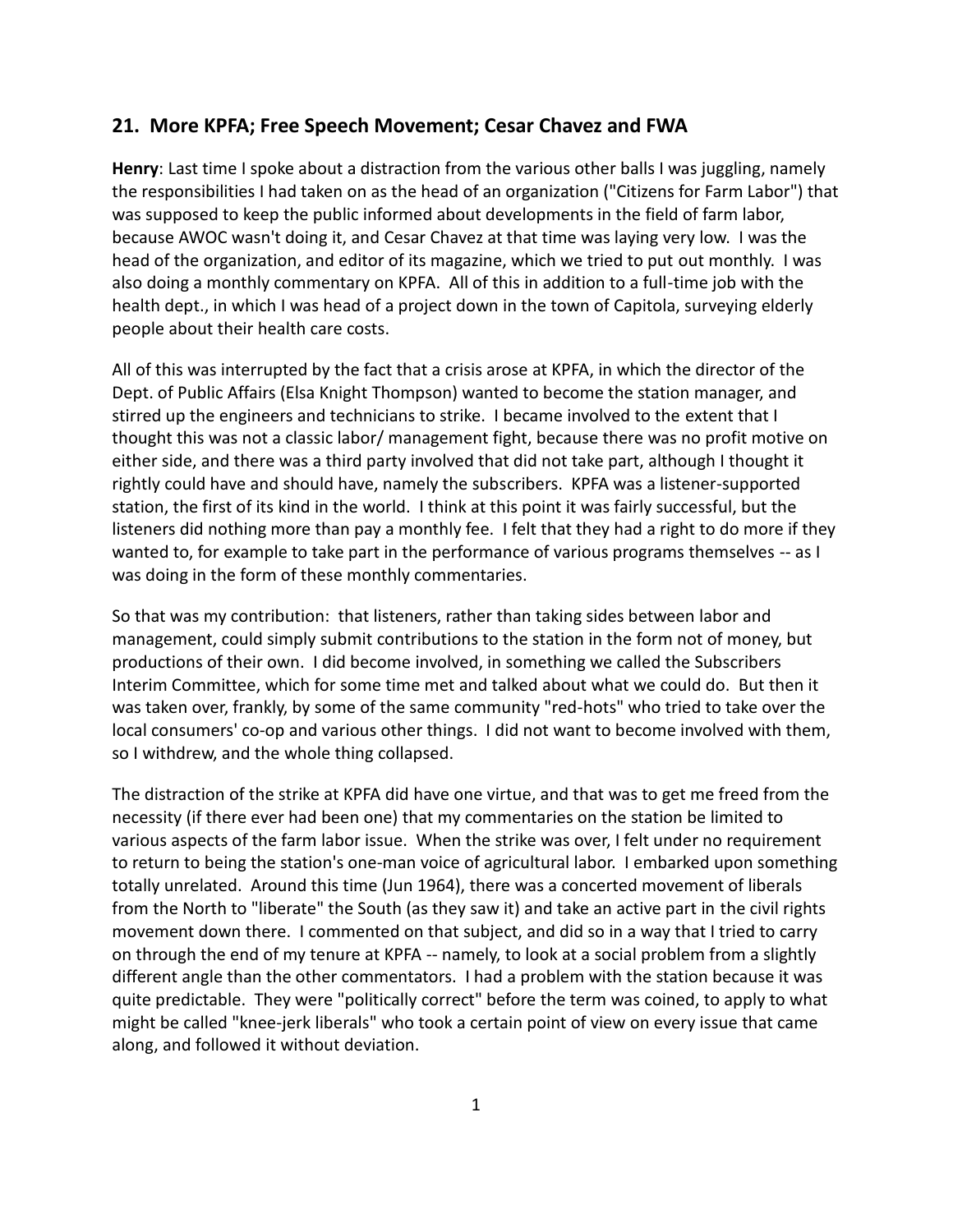I looked at this "invasion" of well-meaning liberals from the North down to the South to aid the movement to help blacks get the right to eat at lunch counters, or vote, or whatever. I took as my point of departure the Children's Crusade of the Middle Ages, when they (with every good intention) tried to liberate the Holy Land from the Muslims, without any preparation. They were clad in the "raiment of righteousness", and thought that would prevail over everything.

I thought that the well-meaning liberals from the North (all of whom were white, incidentally) should have prepared themselves by learning a little about the culture of the South, into which they were moving. They seemed to take the view that the blacks in the South were just like themselves except for the color of their skin, whereas in fact the blacks in the South were carriers of a culture very different from that of the North in many respects, of which race relations were only one part. So, they went down there ill-prepared. Just as the Children's Crusade of the Middle Ages was decimated (either killed or taken into sexual slavery), some of the "crusaders" who moved from the U.S. North to the South were killed, and I don't know how much good they did. In any event, they did not take any courses in sociology or anthropology, which I thought might have helped. I was just taking a bit of an offbeat view that was not being expressed by anybody else in the stable of KPFA commentators.

We were continuing to put out the farm labor magazine, almost (but not quite) every month.

In Sept 1964, all hell broke loose on the UC Berkeley campus. I think it began around Sep 20. It became known as the Free Speech Movement. It had to do with the fact that various political activist groups on campus set up tables and tried to recruit new members or sell or give away their publications. The Chancellor, an elderly professor of philosophy named Edward Strong, said it was contrary to campus rules and regulations, and forbade it, but the student activists refused to obey. A lot of them were arrested, and the struggle went on for weeks.

This reminded me that I had once been involved in a free speech movement of my own, in a manner of speaking, involving a paper I had written about the bracero system, which I thought had really nothing to do with the campus. I didn't identify myself as a member of the campus community, I didn't distribute copies on the campus, and I limited it to a small group of Quakers (I thought). But it leaked out, and as I understood the sequence of events the Quakers distributed copies to the proponents of the bracero system, thinking [*chuckle*] to educate them, I suppose -- I don't know what they had in mind. Anyway, the Farm Bureau took great umbrage, and complained to the head of the agriculture division of the university. Somebody in the chain of command devised a way to shut me up, which was to order an end to the field study I was conducting, of the ideas and practices of braceros regarding health care. I was obliged to stop the field work entirely, dismiss my interviewer, and limit myself to writing up a report of what I had already gathered, which was about half of the number of interviews I thought were necessary to draw any conclusions. I eventually produced a 750-page monograph which was rejected by my superior because I -- well, the rationale given was that I included a chapter on what I called the social structure of the bracero system, which included mention of the groups that were in favor of it and those that were opposed to it, and that was all. But I was told on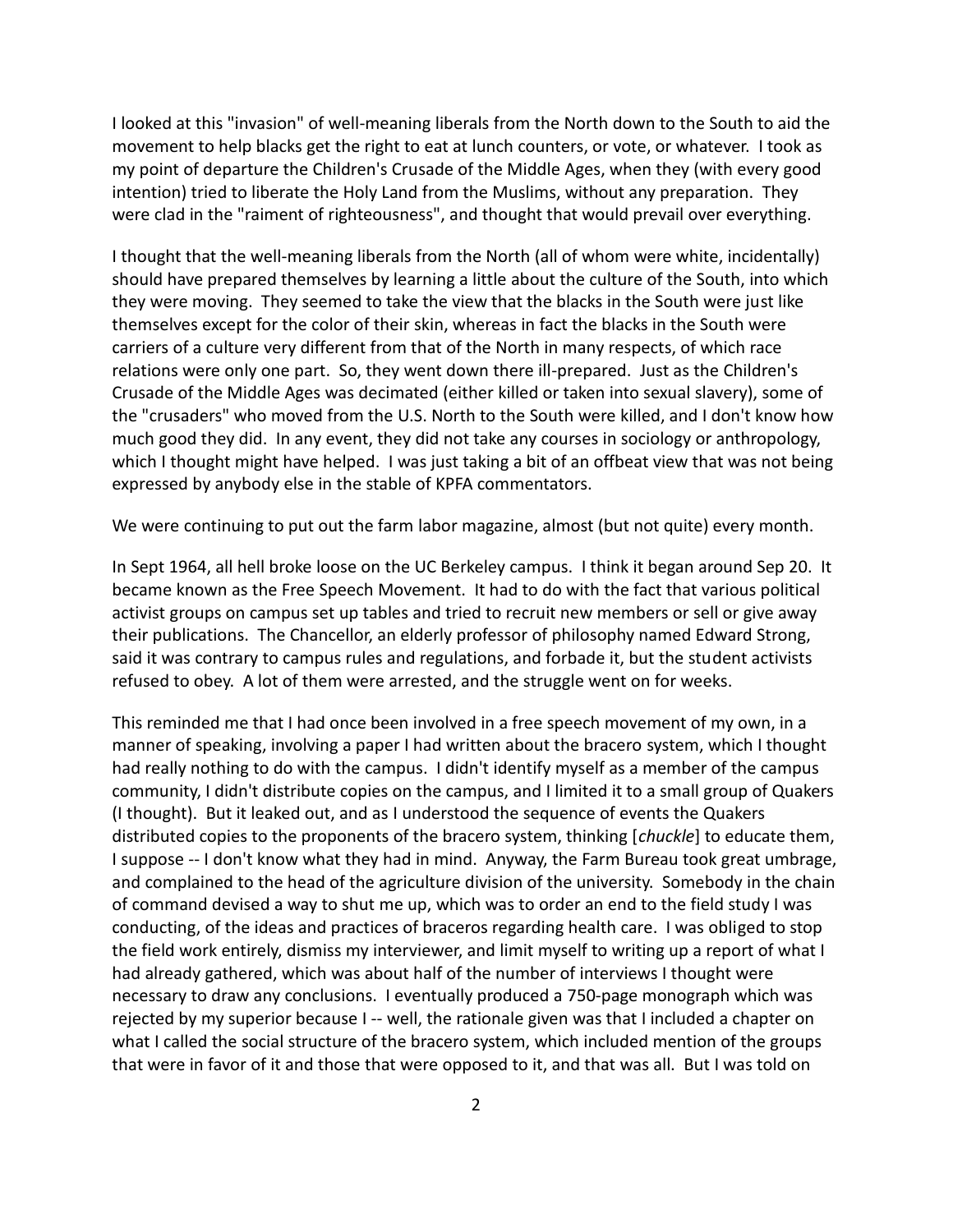the QT that the real reason was that the Farm Bureau had told the head of the agriculture division that when they came before the legislature the next session to ask for a budget to keep the university going, they would ask embarrassing questions about having some firebrand working against their best interests, and they would cut the university's allotment for agricultural purposes.

Well, that was all back in 1958, but I thought it was of some relevance to the whole question of academic freedom and free speech on campus. I thought it was a perfectly subject for me to use for a commentary. I conceived the idea that it was also an opportunity for me to bring out of mothballs the stencils of my 750-page monograph, which had (in its original edition) been recalled and destroyed. I would use the mimeograph machine that we had purchased for the use of the Citizens for Farm Labor, to put out our magazine. It was a pretty good quality machine. I would run off copies which I would then sell to members of Citizens for Farm Labor, or other interested people, and I would mention it in the conclusion of this KPFA commentary that I planned to do on the history of that whole episode.

I wasn't able to get all these ducks lined up in time for a commentary during the month of Oct, but I was able to do so for my Nov 13 commentary, entitled "Who will guard us from our guardians?". I announced that a copy of the monograph could be obtained for \$3.95 to cover our costs for paper, mimeograph ink, and postage. I was able to get volunteers to assemble it. We made 100 copies, which [*chuckle*] came out to 75,000 pages, or 150 reams of paper. We pretty much took over the house at 1624 Grove St, and my wife was relegated to the back bedrooms with the two kids, while we spread out these hundreds of copies. People would assemble them in teams, each of which would be responsible for  $\sim$ 20 pages, and eventually they were all put together into big, thick volumes. We managed to sell almost all of them. I set aside ~6 to donate to repositories such as the Bancroft library, and the Library of Congress. I wish I had kept more, because they're quite a collector's item today.

That was by no means the end of the story -- [*chuckle*] I don't know if it ever will be. It seems that one of my listeners took it upon herself to write a letter to Clark Kerr, the president of the entire university system, asking for his reaction to my commentary. I must admit that I had made a bit of a leap -- an assumption -- that because he had told me at one time that he himself had read my statement to the Friends about the immorality of the bracero system, that he was the "Solomon" who made the even-handed decision on one hand to resist the Farm Bureau's request that I be fired, but on the other hand to terminate my field work and lead me to the writing of the report. I now think, in retrospect, that it was not his idea, rather that it was the idea of somebody down the chain of command, and they passed it in front of him with the right of review. He had the right to say whether that Solomon-like decision would stand, or whether there was some other way of dealing with it. He let it stand. But in the commentary, I made it sound as though it was his decision. That was probably a mistake on my part.

Anyway, Clark Kerr wrote a reply to this woman, which was quite interesting in its own way. In the meantime, they had arrived at a rationale. In his letter, he said that pressure from whatever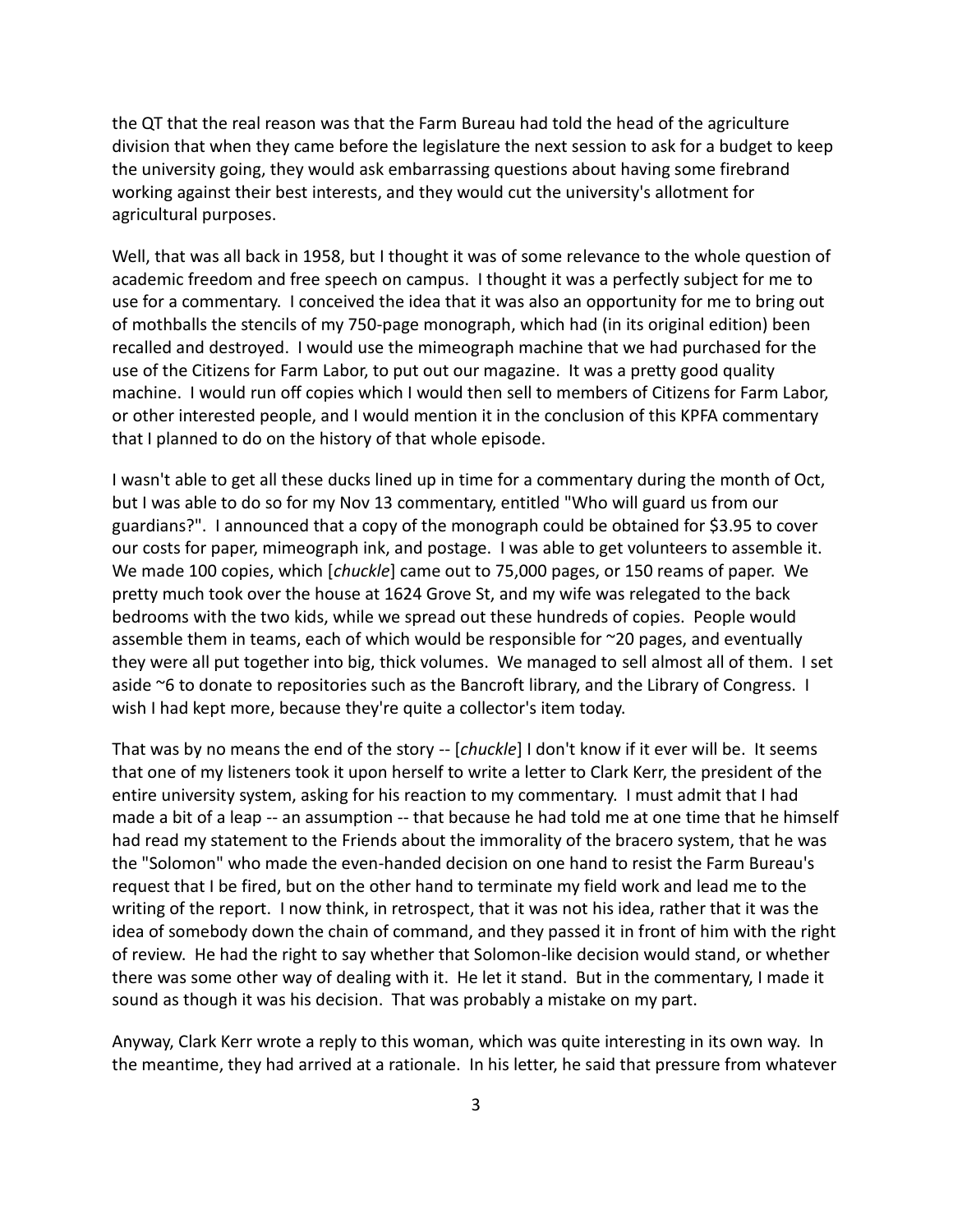source had nothing whatever to do with the university's decision; that it was solely a result of the fact that the U.S. Dept. of Labor, which operated the slave market in El Centro through which all the braceros coming into California had to pass, had denied me and my interviewer the right of access to braceros at that location, and that made it impossible for me to continue the field study. It's true we were denied access, which probably in itself could have been challenged if we had gone to the ACLU or something like that. But we didn't think it was necessary to interview at that location, because there were any number of bracero camps in the Imperial Valley, where it was possible to interview men on the weekends or evenings. Even if we had been denied access by the operators of those camps (which never happened), there were braceros on the streets of Calexico in the evenings and weekends, shopping for work clothes or whatever, and they were perfectly amenable to being interviewed. In fact, my interviewer obtained a good deal of information in that way. Anyway, the story was just a fabrication that Clark Kerr came up with to justify the "truncation" of the project -- let's put it that way.

Now I have to get a little bit out of chronological order, because I need to skip to something that is directly related. In Apr 1965, I heard (probably by phone call; I haven't been able to find anything in writing) that I was invited to appear before the UC Senate Academic Freedom Committee. I was given a time, place, and a number to call if I wanted to accept the invitation. I did accept, because I was curious to see what they wanted from me. I thought there might be a possibility that they weren't entirely satisfied with the official university explanation, that it was all the fault of the U.S. Dept. of Labor, and that pressure from any source, including the Farm Bureau, had absolutely nothing to do with the decision to truncate my UC research project.

I showed up in front of this "Senate Academic Freedom Committee" of ~6 professors. It turned out all they really wanted was to get a retraction from me for what I had said about Clark Kerr. They wanted to absolve Clark Kerr of any involvement whatsoever, and to absolve the university as a whole of any involvement that would cast any stain upon its reputation as a citadel of academic freedom. If I had known that was their intention, I would have brought along somebody else who knew something about the situation and was more articulate than I. Under pressure, I become very inarticulate. I stammered, hemmed, and hawed, and said that surely there was more to it than the fact that the U.S. Dept. of Labor said we couldn't come to the bracero reception center anymore. They were not satisfied, and I wasn't satisfied, so it ended up with us going our respective ways, and I becoming more jaundiced than I had been before [*chuckle*].

Meanwhile, back at Citizens for Farm Labor (CFL), we were doing quite well. There was a lengthy period from Sep 1964 to Jan 1965 during which we were able to put out the magazine every month, because we were attracting a good many volunteers -- people who would write articles for us, help with the scut work of typing stencils, maintain our records of who was paying their annual membership fee of \$5, who was subscribing to the magazine without actually becoming a member of the organization, help recruit speakers for our monthly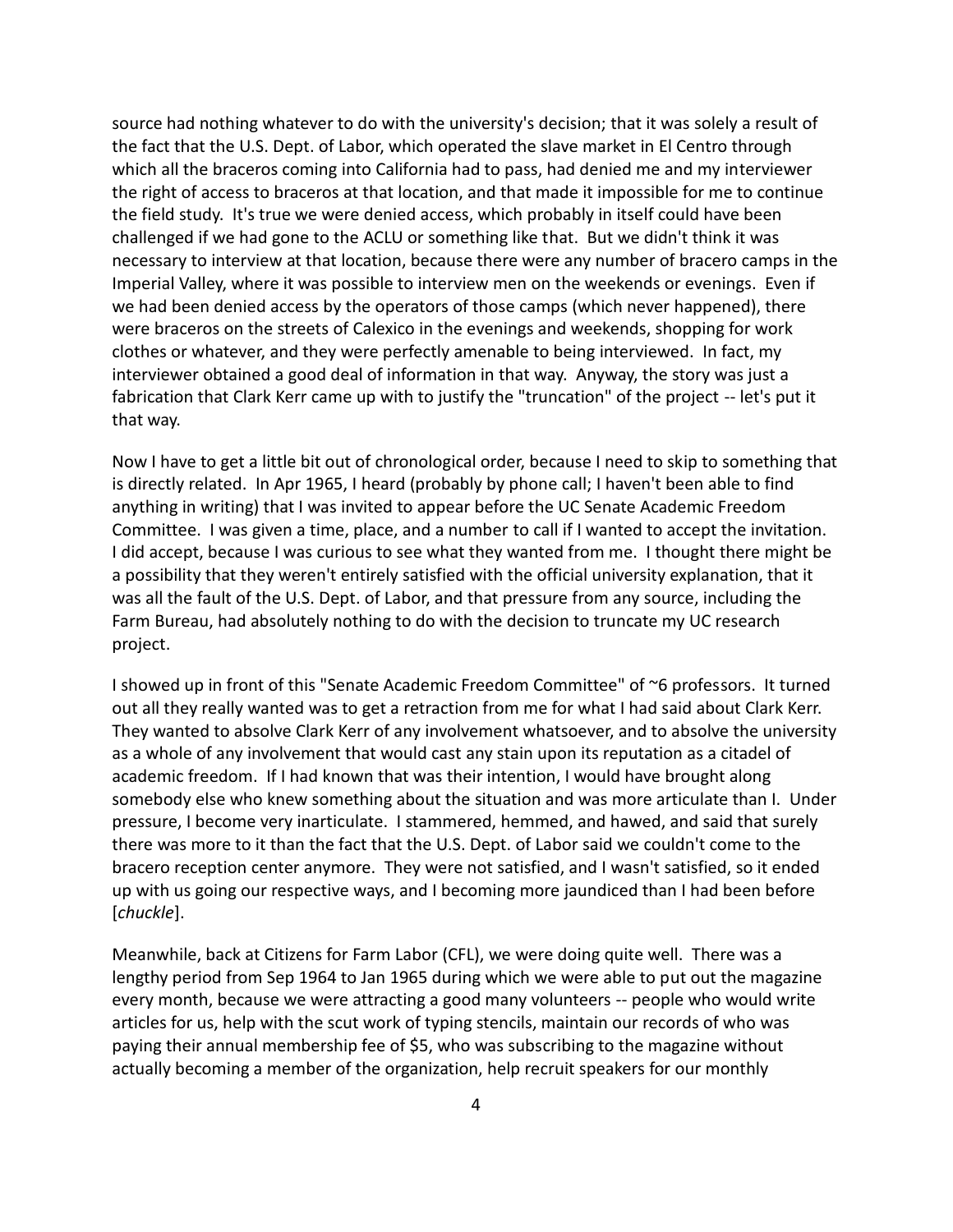meetings, etc. We were making our presence felt at public hearings and legislative hearings. It was kind of the "golden age" of CFL, in part because things were brewing down in the lower San Joaquin Valley, specifically in the little town of Delano. As I mentioned, Cesar Chavez had been laying low for a while, quite deliberately operating "under the radar" as they say nowadays, organizing something he called the Farm Workers Association (FWA) -- not to be confused with the Agricultural Workers Association (AWA) in Stockton, before the emergence of AWOC. AWA was largely the handiwork of Father Thomas McCullough, and Dolores Huerta was also involved. It was supplanted by AWOC after ~6 months, but it was quite a going concern for a while. I almost became its Executive Director.

Anyway, Chavez, in the fall of 1962, began very quietly organizing the FWA, scrupulously avoiding any mention of the word "union" because people had the idea that a union was something that existed [*chuckle*] just for the purpose of going on strike. Chavez had a totally different concept -- FWA was to be something that conferred a lot of other benefits and did not require direct confrontation with employers at all. It had a credit union, a health plan of sorts, various kinds of co-op ventures whereby people would help each other with odd jobs (carpentry, auto repair), working together at whatever they could within their confidence, to get to know and trust each other. They sacrificed a little bit, because they had to pay dues to FWA. The FWA began putting out a publication, which was very different in tone from our more formal, serious, and intellectual-sounding magazine. The FWA's publication, called "El Malcriado" (freely translated, "The Bad Boy"), was very outspoken in its opinion of growers. It had a lot of humor, satire, and cartoons -- we didn't have those things.

The volunteers who helped us at CFL frequently became attracted by the activities down in Delano. We lost a fellow named Bill Esher, for example. He was a very good associate editor. He moved down there and became the editor of El Malcriado. We lost another of our most faithful volunteers, Kathy Lynch. She went down there to help with their secretarial tasks, and married a farmworker. So it went. We became sort of a conduit to the Delano group, and were happy to have it happen that way. We existed as a stopgap measure during the period of time when there was nobody speaking directly on behalf of farmworkers. The beauty of the FWA was that it was headed by people who had all been farmworkers themselves. The guiding spirit of the AWA in Stockton had never been a farmworker.

All of this leads up to the big events that took place in fall 1965. This is a logical time to stop for today, and leave you in suspense for the next time, when things really get exciting.

Relevant web sites:

Children's Crusade (~1212): https://en.wikipedia.org/wiki/Children%27s\_Crusade

Free Speech Movement (UC Berkeley campus, 1964-65): https://en.wikipedia.org/wiki/Free\_Speech\_Movement